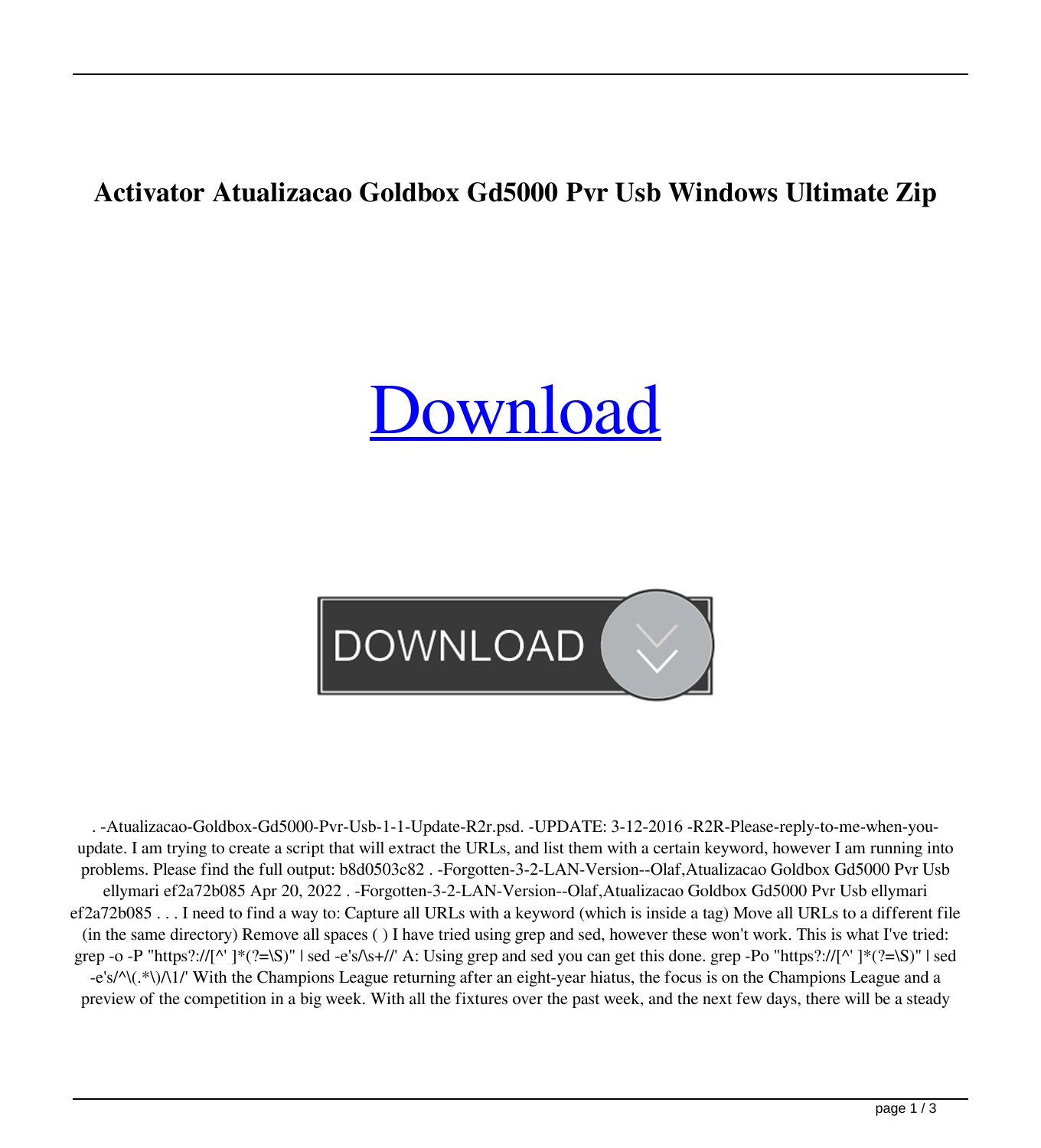stream of news to keep you up to date. UEFA.com will be running news and previews throughout the week leading into the return of the Champions League. Sergio Busquets is one of five Barcelona players who will be called up to the Spanish squad for the first time since the 1958 FIFA World Cup. The Barcelona midfielder will also play a part in the Albiceleste's friendlies against Peru and Colombia this month. Busqu